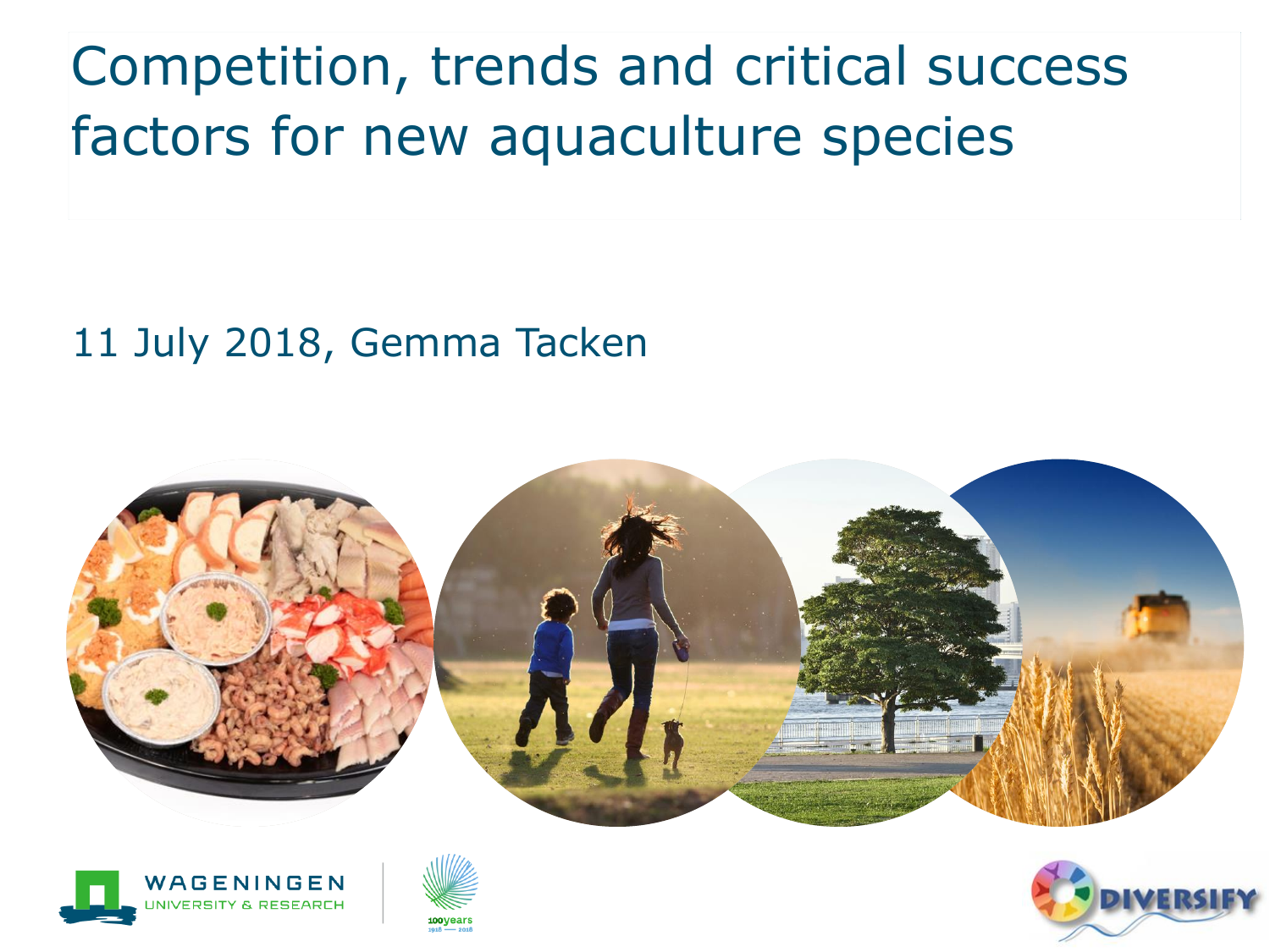## Sea food production is changing

#### World capture fisheries and aquaculture production







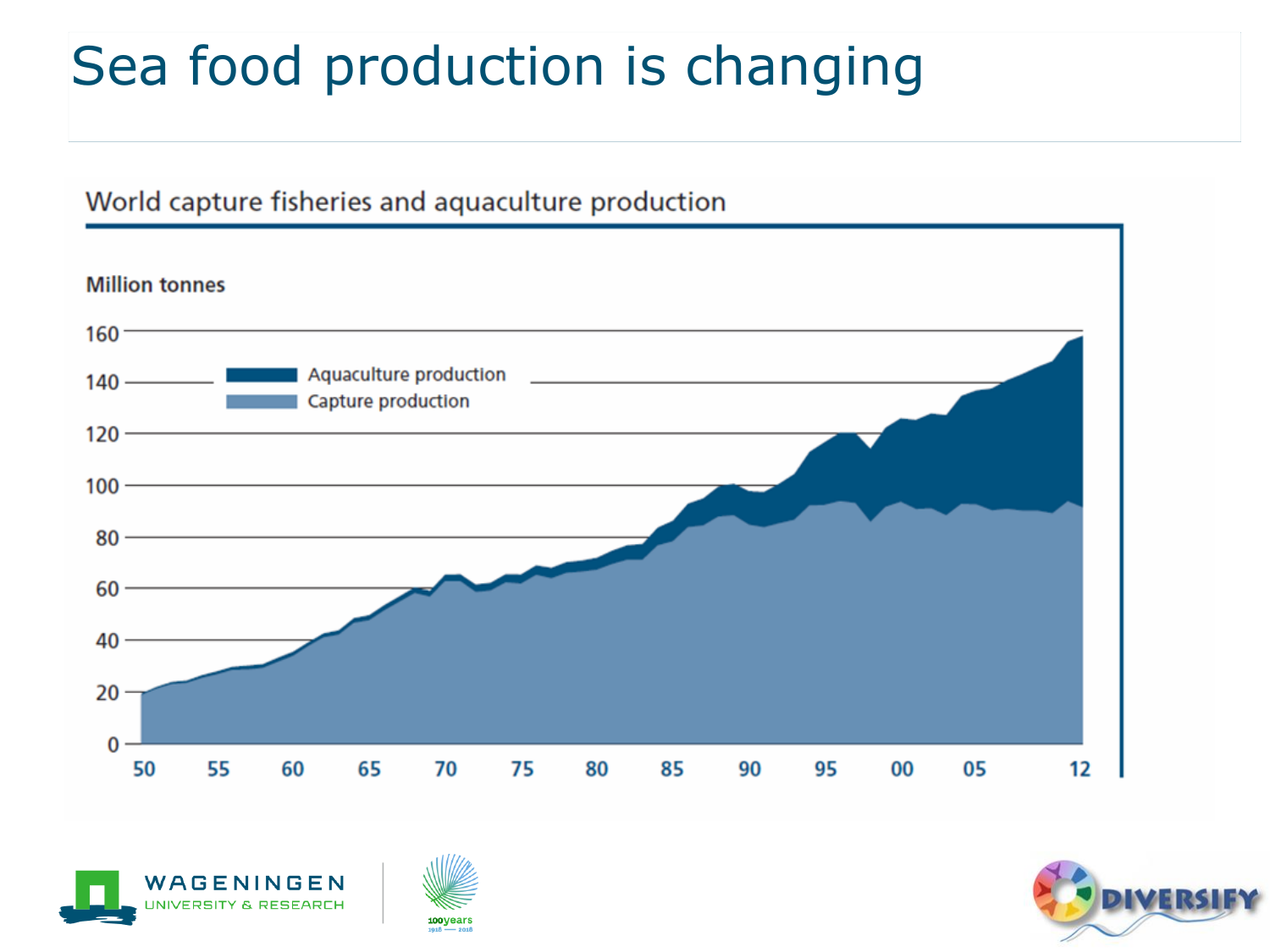#### Sea food buying is changing

#### Seafood retail is changing: Market share by value of fish retail in the UK, 1988-2003



**Source: Sea Fisheries Industry Authority (SFIA)** 





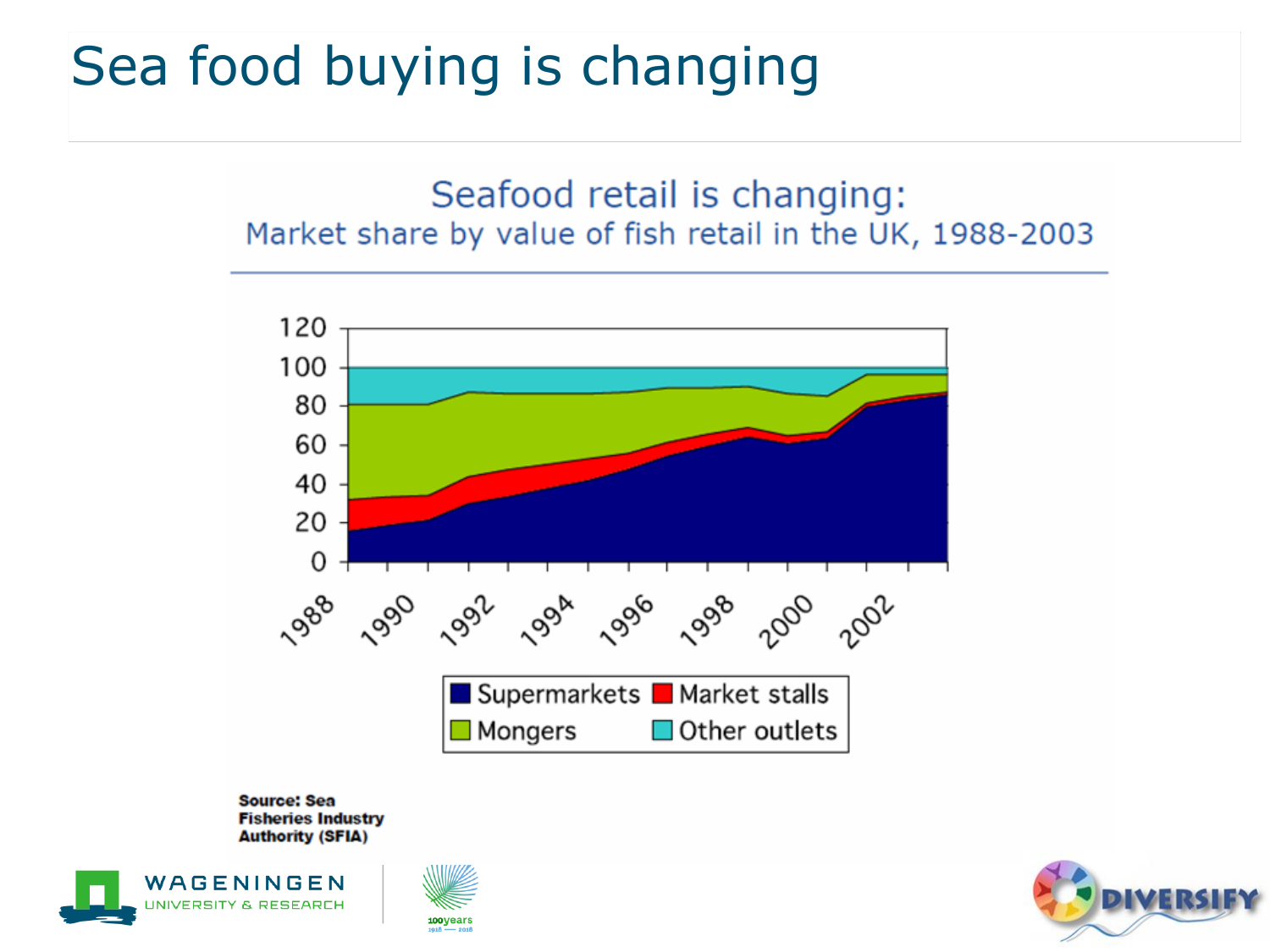## Number of new fish products launched in the EU market

Source: Mintel GNPD-database, 2014

4

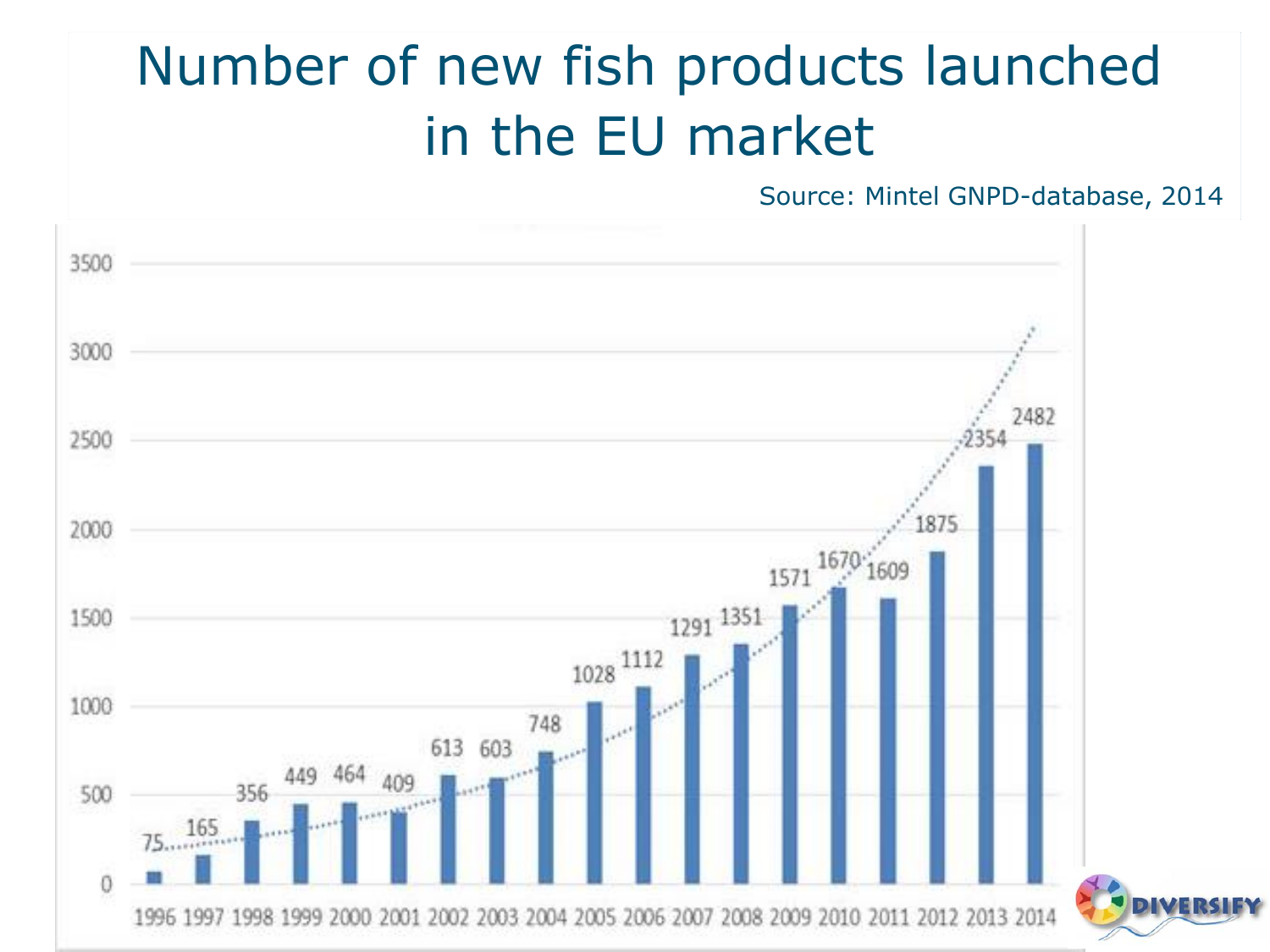### Fish product launches per year for the selected 5 EU countries



10,245 products

Source: Mintel GNPD-database, 2014





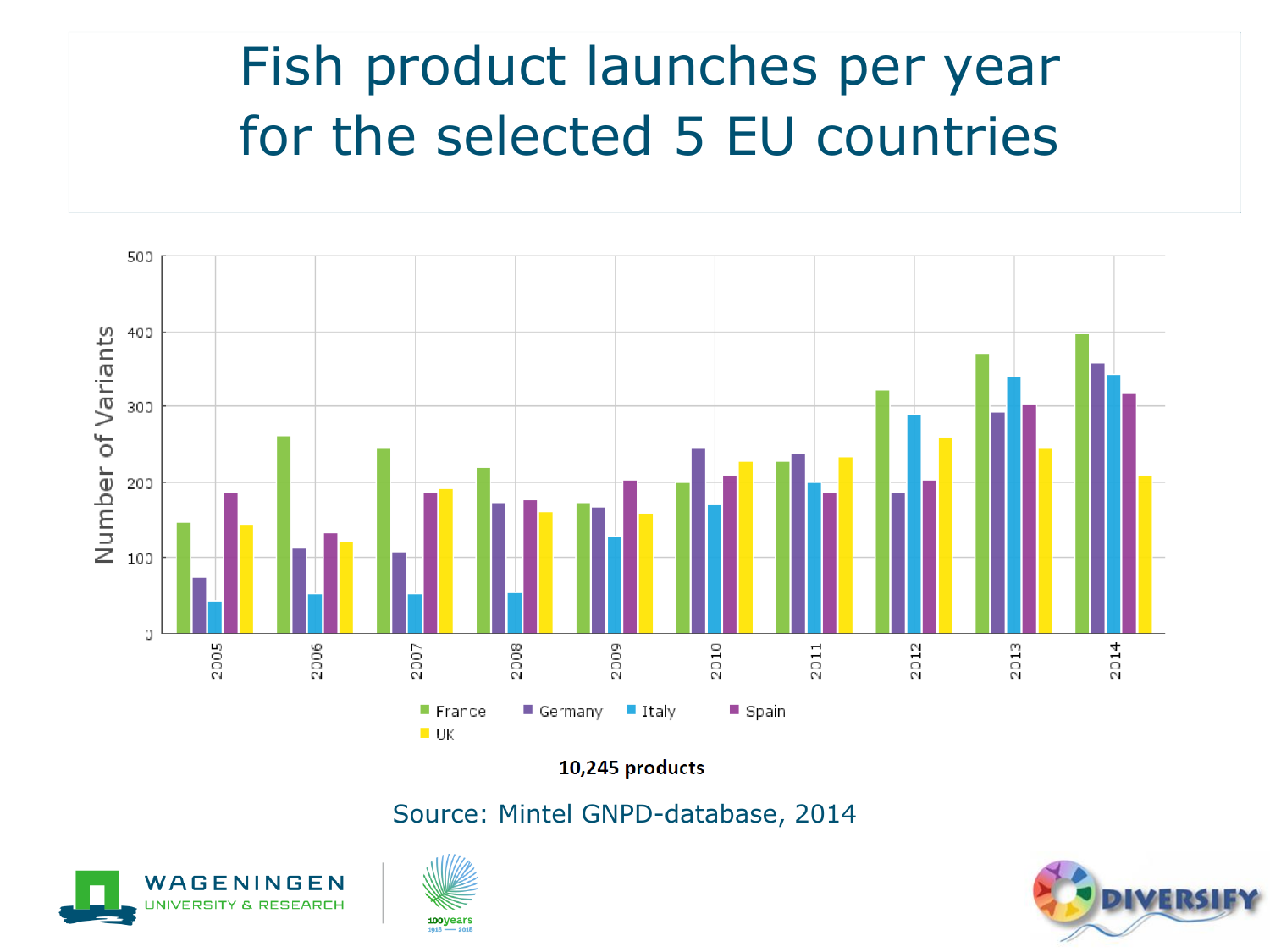## Sea food consumption is changing (1)

- Low % of income spend on food
- **E** Good filets and hardly any or easy bones
- Northern EU more processed fish, southern EU countries more fresh fish
- Minorities grow faster than locals in most countries
- Health is getting more important





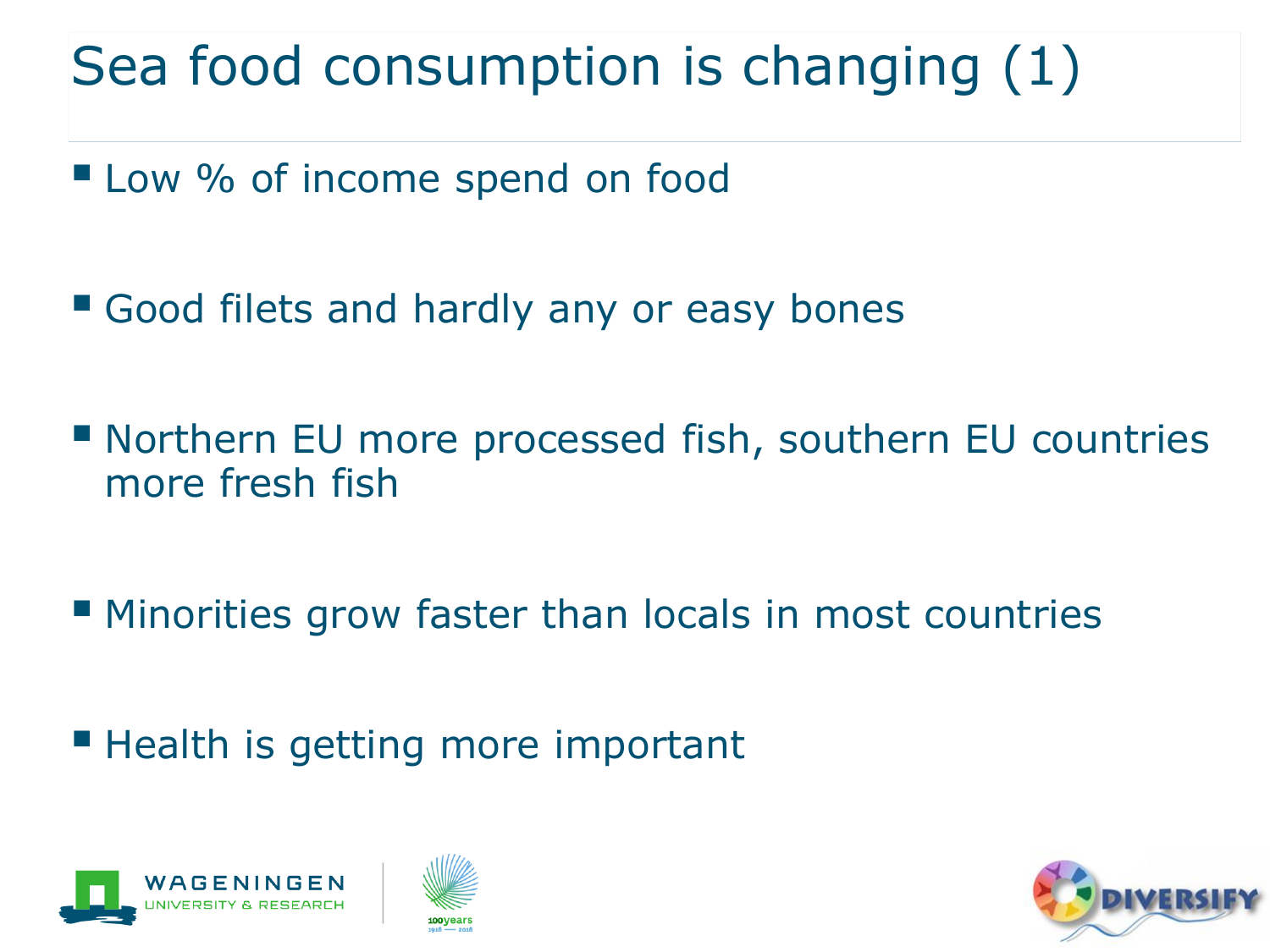# Sea food consumption is changing (2)

- **Price quality relationships leading buying motive**
- **Increase of fresh fish assortment in supermarkets**
- Fish consumption not only at the shores, but also in-land
- **Increasing demand for value added products**
- Saturation of the protein market in the EU. Growth can only be reached by defeating the competition.





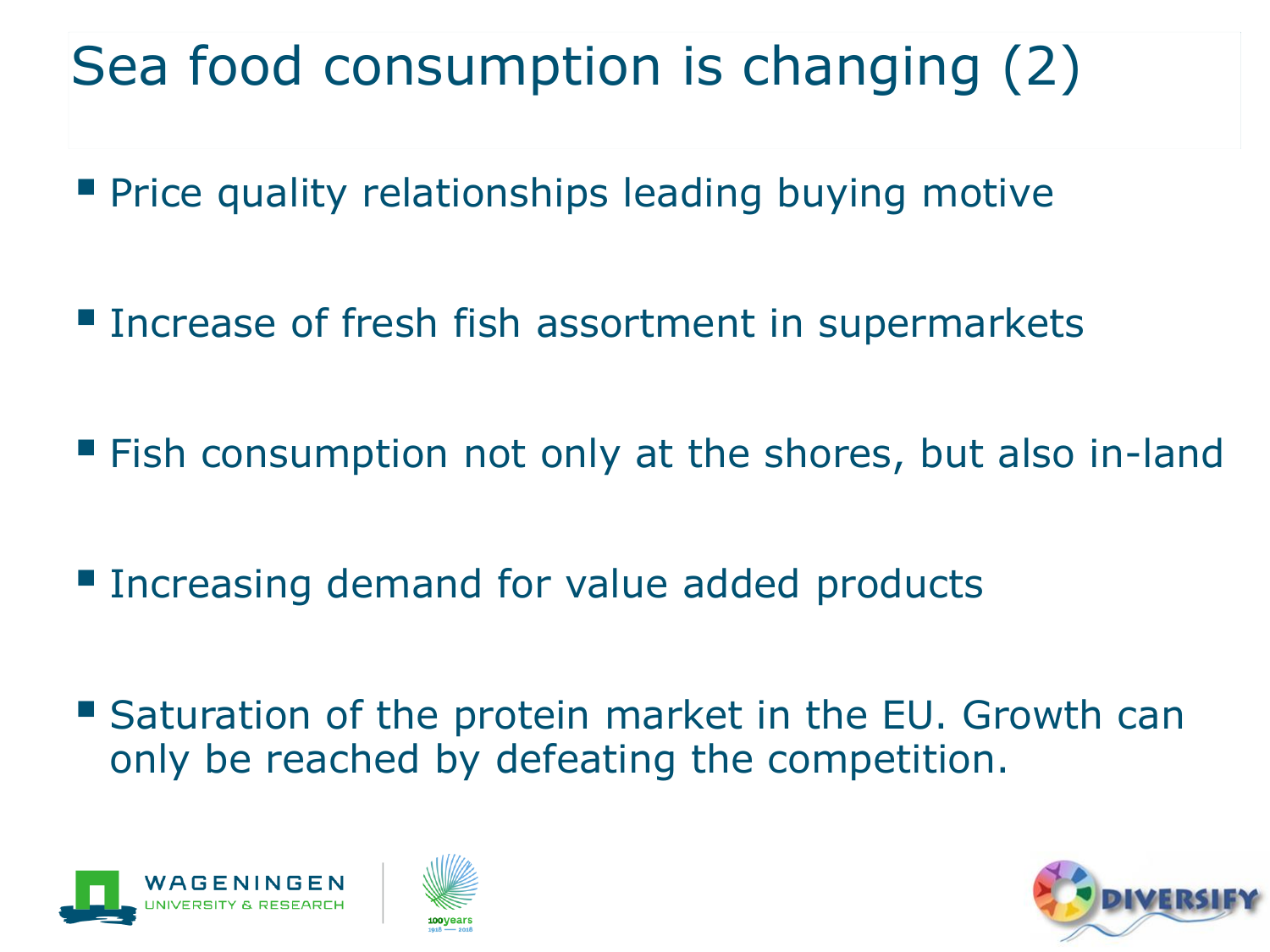#### In favour of the new species ....

▪ Government programmes support fish intake, since:

- Aquaculture is perceived as more sustainable than wild catch
- Aquaculture of these new species can bring employment in regions with high unemployment
- **Increasing world wide demand for proteins**
- Consumers decrease meat and meat product consumption for health reasons (WHO advice)





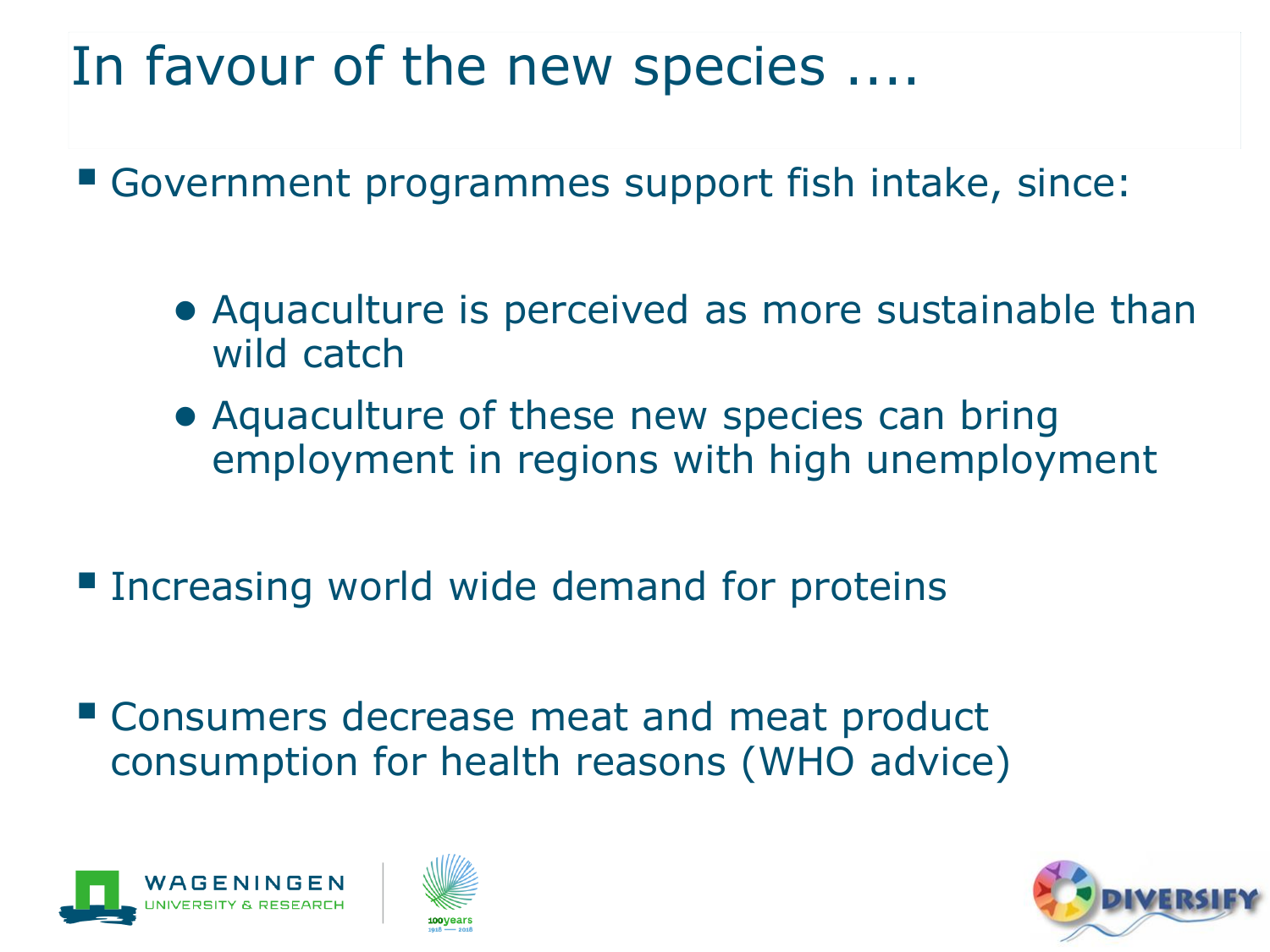### Competitive analysis (Porter's five forces)







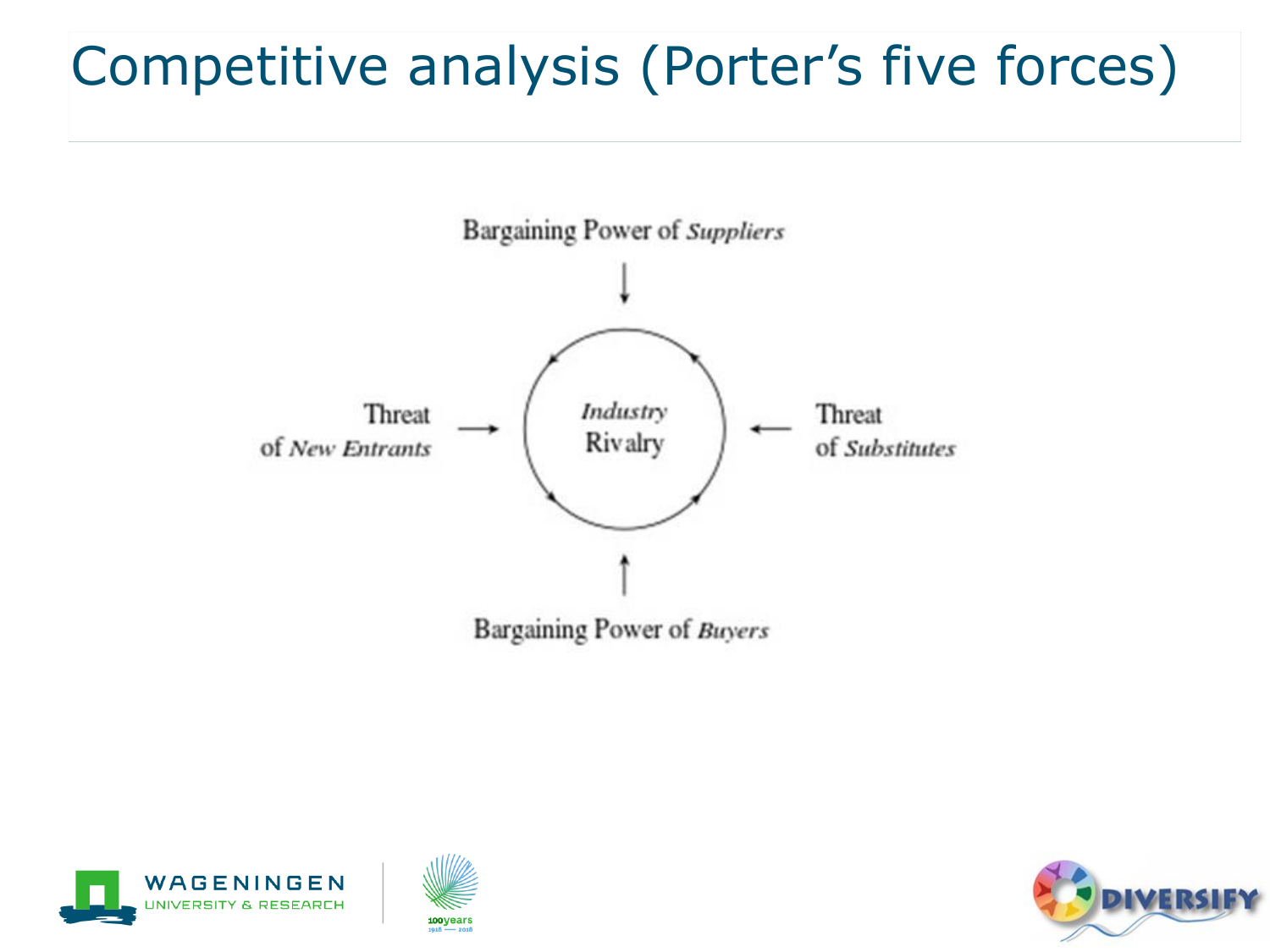#### Business model Grey mullet (smoked thin fillets)



Value pricing possible

**NIVERSITY & RESEARCH** 

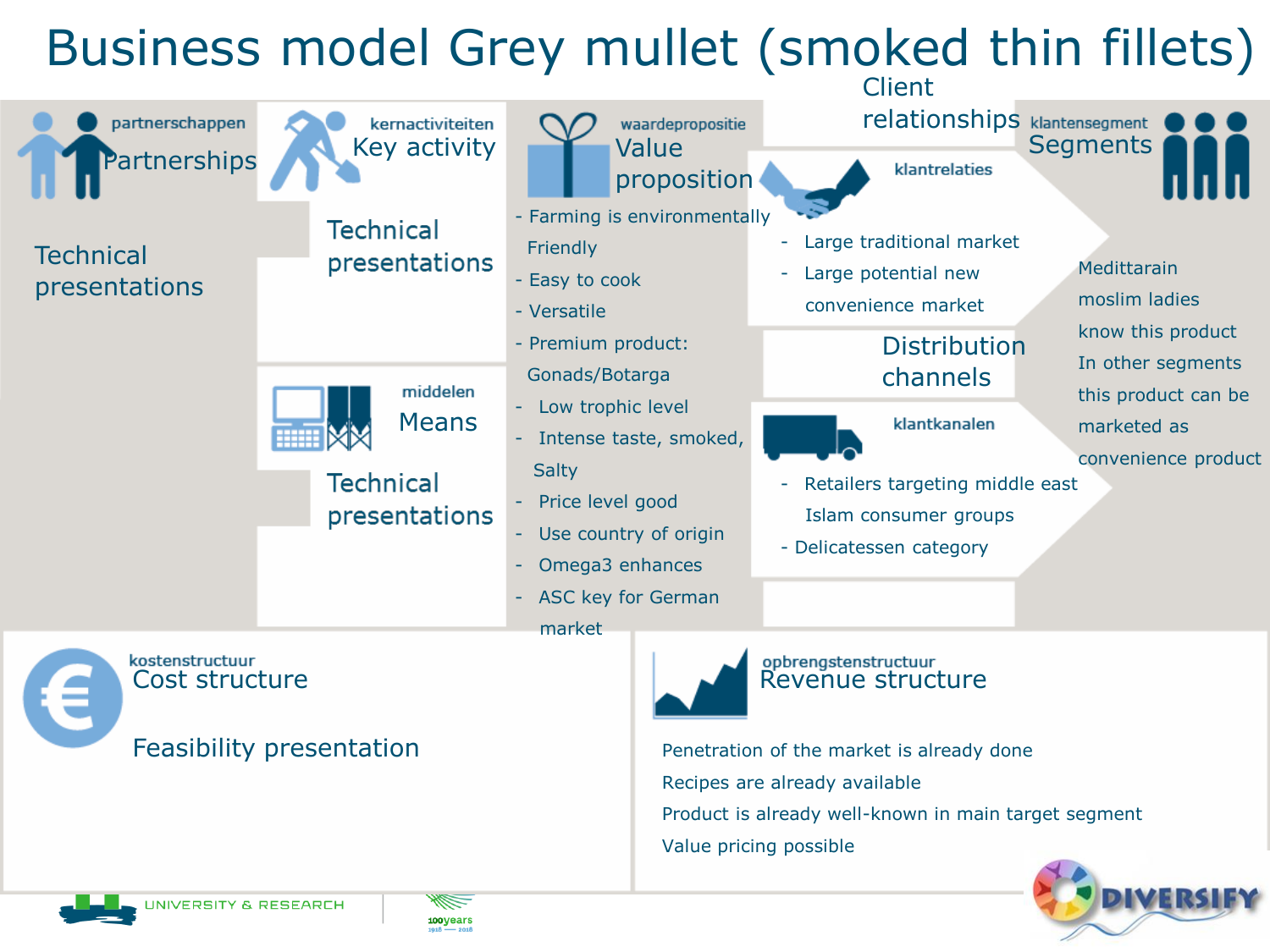#### Business model Greater amberjack (fish steak)



kostenstructuur kostenstructuur<br>Cost structure et al. et al. et al. et al. et al. et al. et al. et al. et al. et al. et al. et al. et al. et a Feasibility presentation

Product is not well-known in Europe, so first penetration is necessary



**NIVERSITY & RESEARCH** 

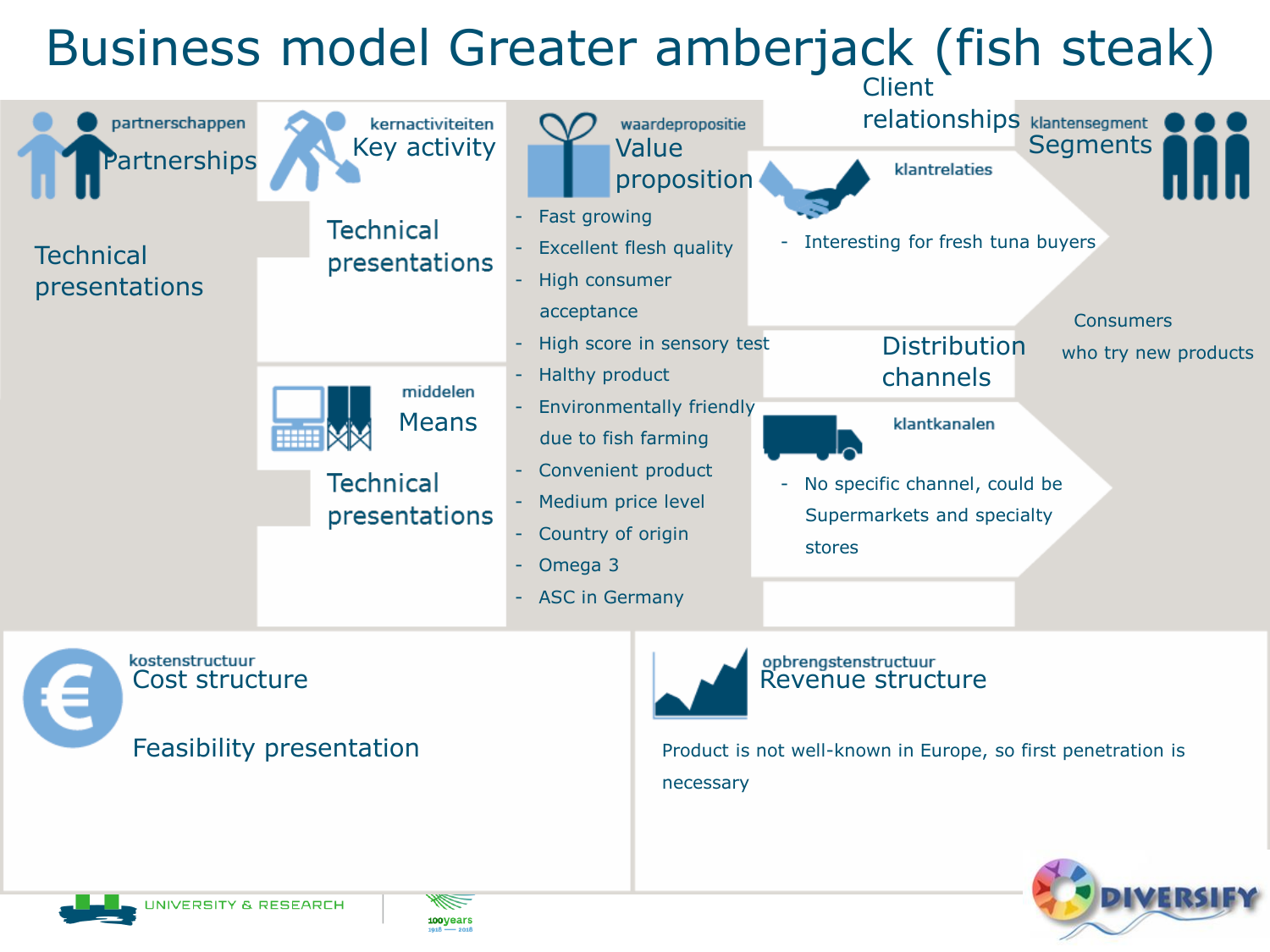

kostenstructuur kostenstructuur<br>Cost structure enter a magazine structure and a Revenue structure Feasibility presentation



High price, so upper end of the market Niche product; this is a product with overproduction risk



**NIVERSITY & RESEARCH** 

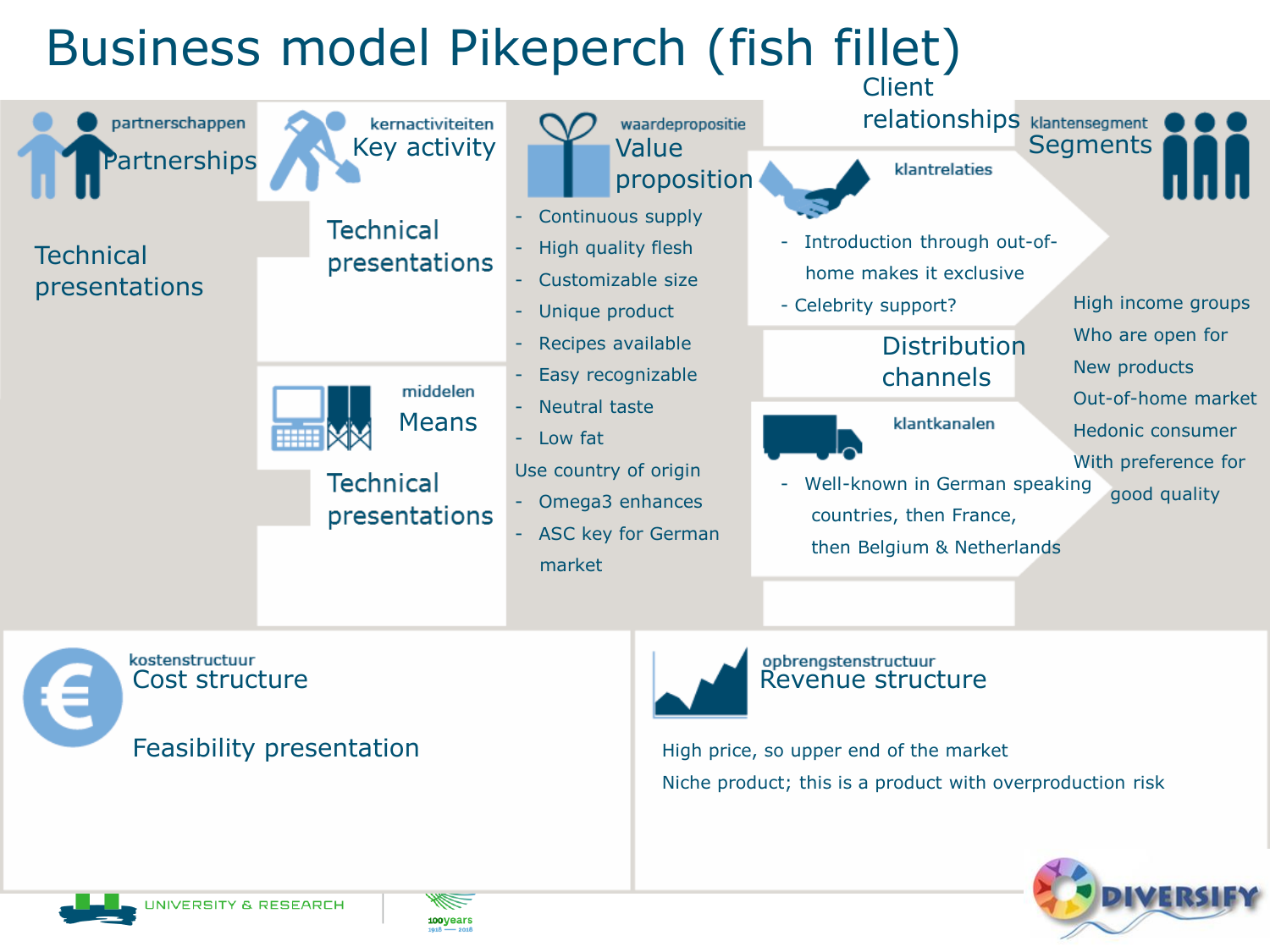

kostenstructuur kostenstructuur<br>Cost structure et al. et al. et al. et al. et al. et al. et al. et al. et al. et al. et al. et al. et al. et a Feasibility presentation



Due to the hamburger shape it is attractive for children Low priced Penetration still has to be done





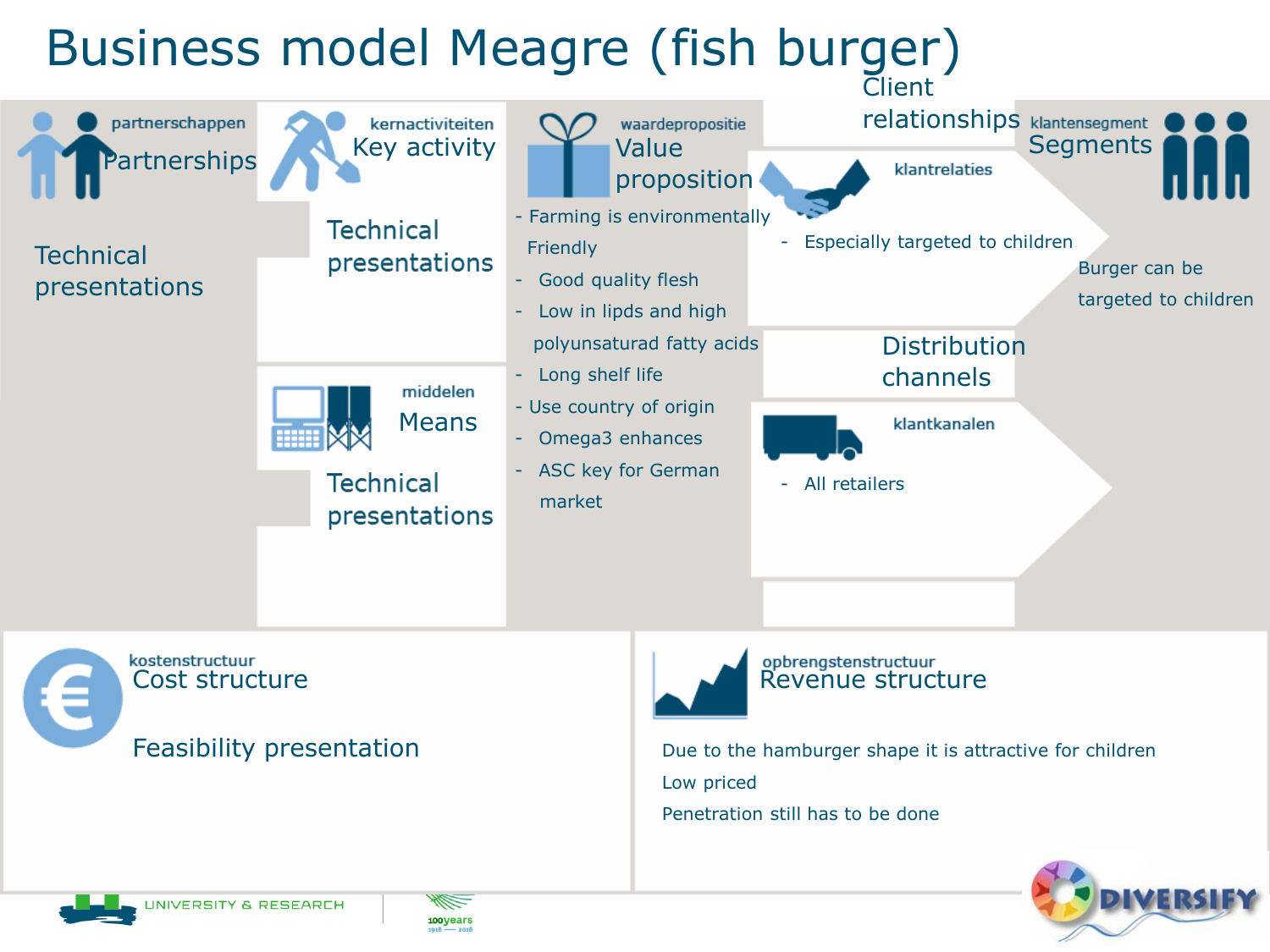#### When will these 5 species be a success?

- What ultimately determines the success for new fish species is:
	- providing products that offer advantages that meet consumers' different needs,
	- The species can rely on a positive image and
	- Gaining fast a strong market position based on cooperation between suppliers, the industry and retail